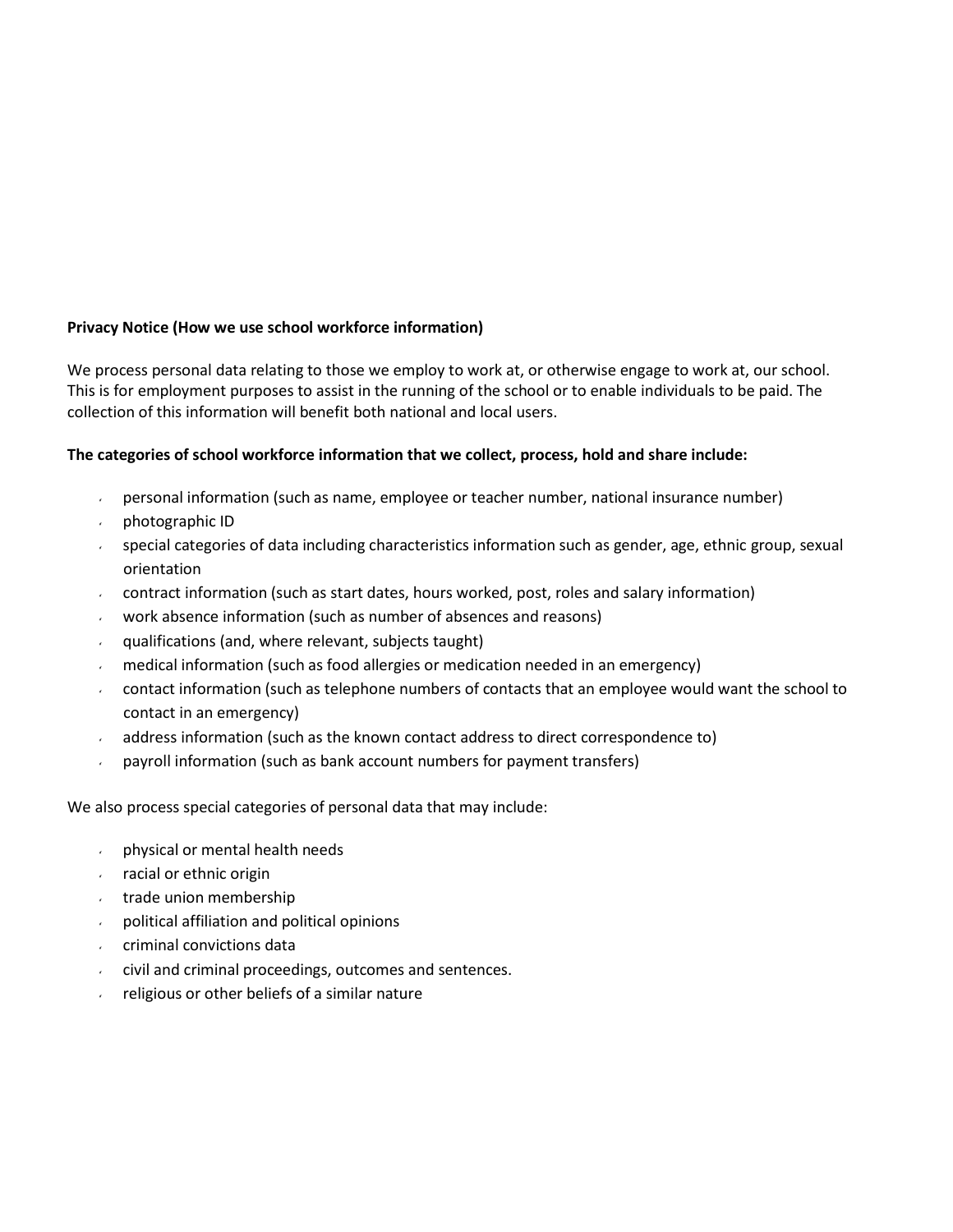## **Why we collect and use this information**

We use school workforce data to:

- $\mathbf{z}^{(i)}$ enable the development of a comprehensive picture of the workforce and how it is deployed
- inform the development of recruitment and retention policies  $\omega$  .
- enable individuals to be paid  $\mathbf{v}$
- to contact you directly when you are not on the premises
- enabling ethnicity and disability monitoring
- to contact others known to you, where you have provided their information, in cases where it would be  $\mathbf{v}^{(i)}$ reasonable for us to contact that individual

This personal data includes identifiers such as names and National Insurance numbers and characteristics such as ethnic group, employment contracts and remuneration details, qualifications and absence information.

#### **The lawful basis on which we process this information**

We collect and use information under Article 6 and Article 9 of the GDPR, this enables the school to process information such as Departmental Censuses under the Education Act 1996 and other such data processes that relate education provision or payment of the individual.

#### **Collecting this information**

Whilst the majority of information you provide to us is mandatory, some of it is provided to us on a voluntary basis. In order to comply with data protection legislation, we will inform you whether you are required to provide certain school workforce information to us or if you have a choice in this.

#### **Storing this information**

We hold staff data in line with our Data Retention Guidelines, which are available upon request.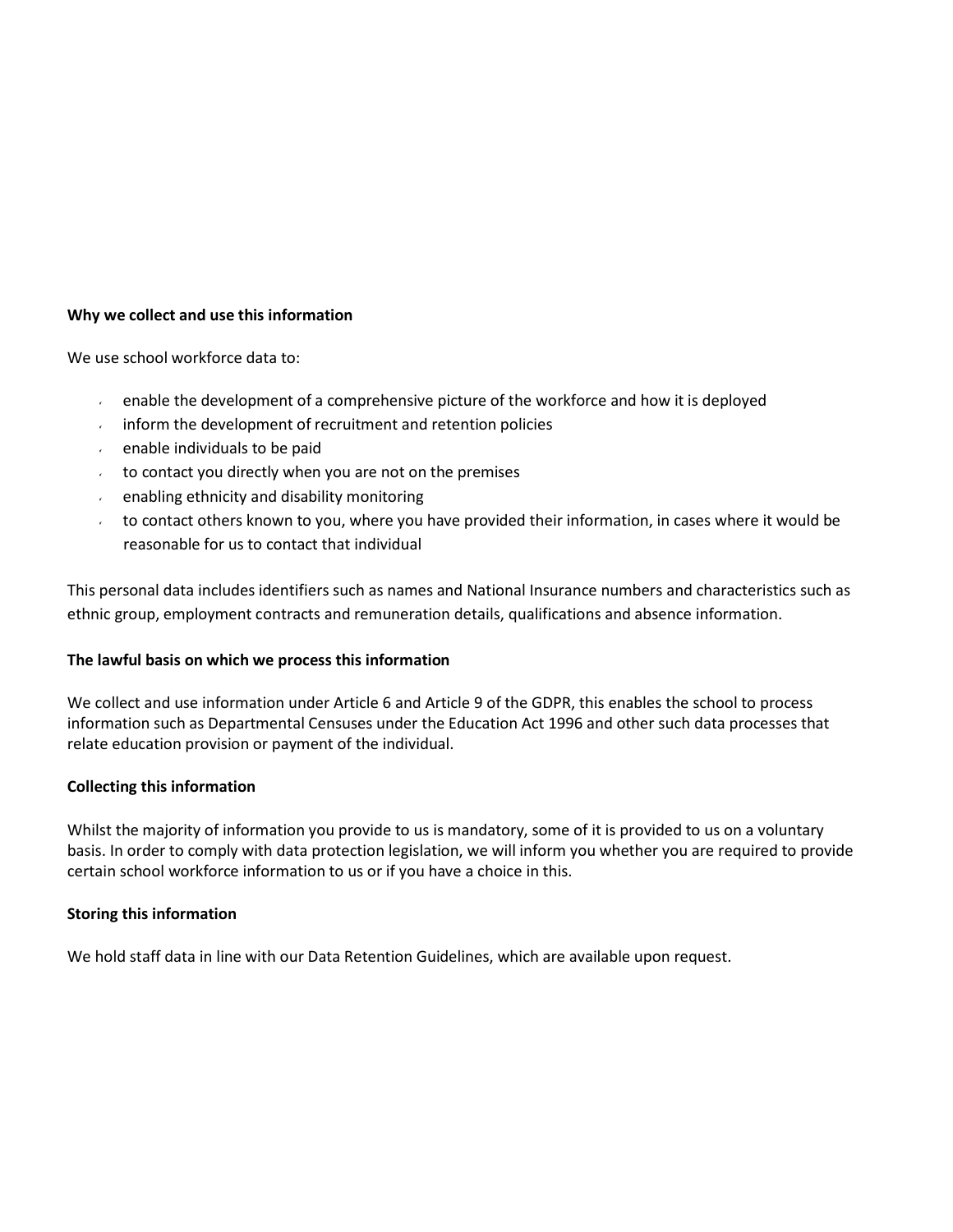## **Who we share this information with**

We routinely share this information with:

- our local authority
- the Department for Education (DfE)
- EPM
- What about other agencies such as Occupational Health, DBS,  $\mathbf{z}$

#### **Why we share school workforce information**

We do not share information about workforce members with anyone without consent unless the law and our policies allow us to do so.

### **Local authority**

We are required to share information about our workforce members with our local authority (LA) under section 5 of the Education (Supply of Information about the School Workforce) (England) Regulations 2007 and amendments.

## **Department for Education (DfE)**

We share personal data with the Department for Education (DfE) on a statutory basis. This data sharing underpins workforce policy monitoring, evaluation, and links to school funding / expenditure and the assessment educational attainment.

We are required to share information about our pupils with the (DfE) under section 5 of the Education (Supply of Information about the School Workforce) (England) Regulations 2007 and amendments.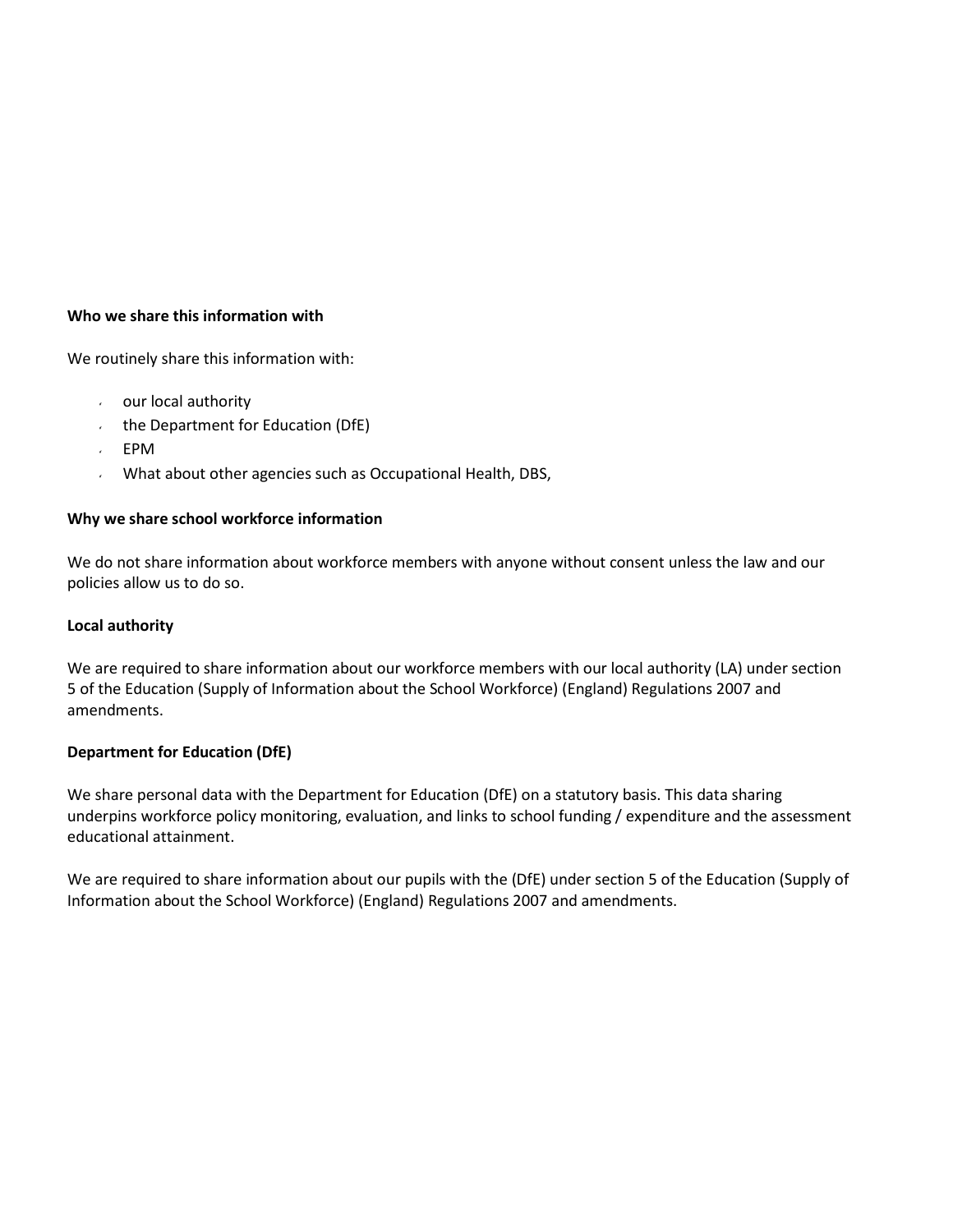### **Data collection requirements**

The DfE collects and processes personal data relating to those employed by schools (including Multi Academy Trusts) and local authorities that work in state funded schools (including all maintained schools, all academies and free schools and all special schools including Pupil Referral Units and Alternative Provision). All state funded schools are required to make a census submission because it is a statutory return under sections 113 and 114 of the Education Act 2005

To find out more about the data collection requirements placed on us by the Department for Education including the data that we share with them, go to [https://www.gov.uk/education/data-collection-and-censuses-for](https://www.gov.uk/education/data-collection-and-censuses-for-schools)[schools.](https://www.gov.uk/education/data-collection-and-censuses-for-schools)

The department may share information about school employees with third parties who promote the education or well-being of children or the effective deployment of school staff in England by:

- conducting research or analysis
- producing statistics
- providing information, advice or guidance

The department has robust processes in place to ensure that the confidentiality of personal data is maintained and there are stringent controls in place regarding access to it and its use. Decisions on whether DfE releases personal data to third parties are subject to a strict approval process and based on a detailed assessment of:

- who is requesting the data
- $\cdot$  the purpose for which it is required
- $\cdot$  the level and sensitivity of data requested; and
- the arrangements in place to securely store and handle the data

To be granted access to school workforce information, organisations must comply with its strict terms and conditions covering the confidentiality and handling of the data, security arrangements and retention and use of the data.

<https://www.gov.uk/data-protection-how-we-collect-and-share-research-data>